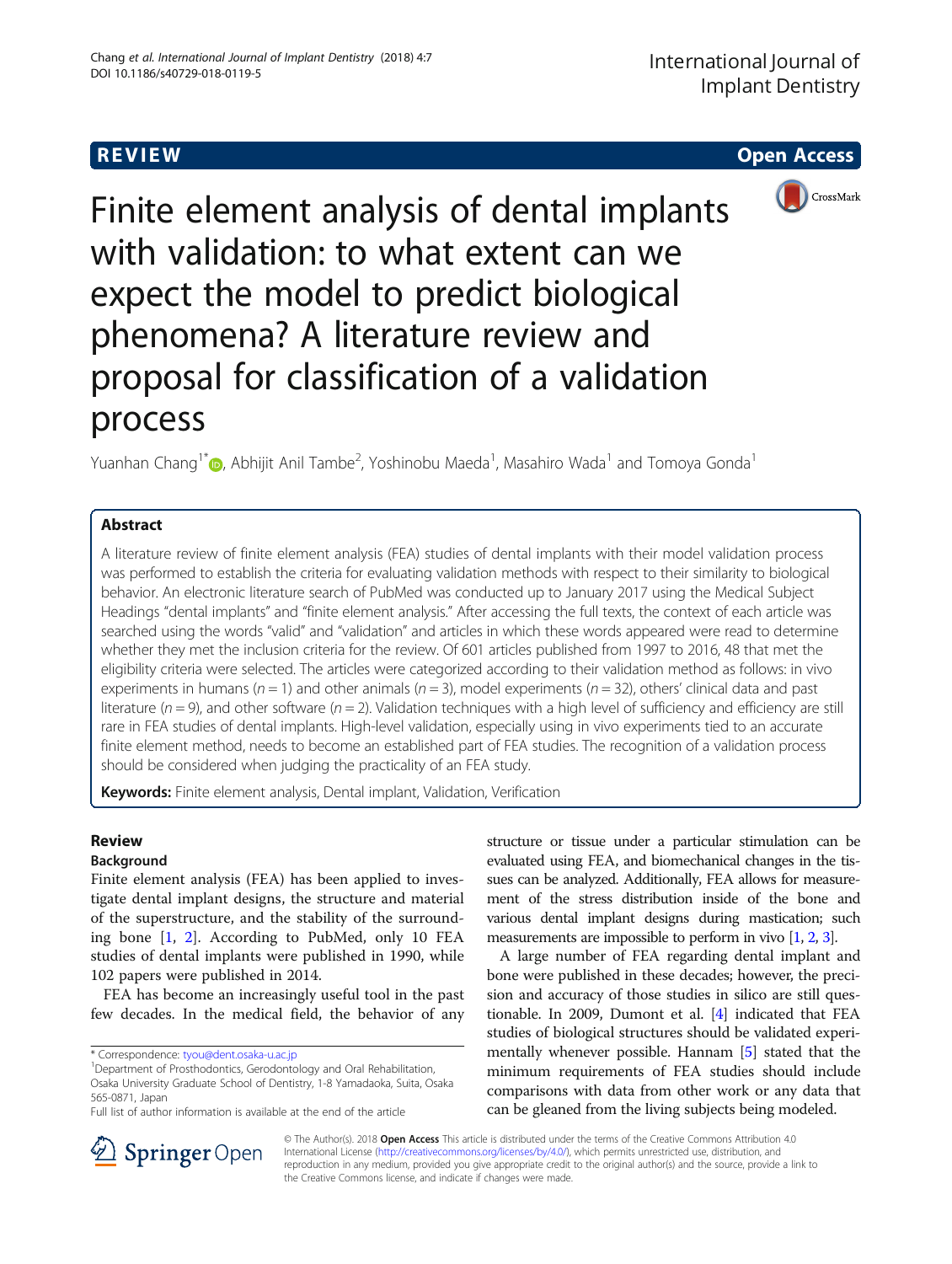According to the American Society of Mechanical Engineers Committee on verification and validation in computational solid mechanics, verification is defined as "the process of determining that a computational model accurately represents the underlying mathematical model and its solution," while validation is defined as "the process of determining the degree to which a model is an accurate representation of the real world from the perspective of the intended uses of the model." In simple terms, verification is the process of "solving the equations right," whereas validation is the process of "solving the right equations"  $[6-9]$  $[6-9]$  $[6-9]$  $[6-9]$ . Validation is a process by which computational predictions are compared with experimental data in an effort to assess the modeling error [[6](#page-11-0)–[9\]](#page-11-0). The sole purpose of these "experiments" is to produce data for comparison with model predictions rather than to address specific scientific hypotheses.

FEA studies with validation have recently become more common in the biomechanical field. FEA validations can be divided into two types: (1) direct validation, which involves experiments on the quantities of interest (from basic material characterizations to hierarchical system analysis such as model experiments and in vitro experiments), and (2) indirect validation, which involves the use of literature or the results of previous clinical studies. Indirect validation is clearly less favored than direct validation because of its uncertain experimental quality, sources of error, and high degree of variability. However, indirect validation may be unavoidable in FEA because no concrete biological outcome can be directly attributed to most FEA studies of force distribution; thus, it is difficult to generate outcome data for comparison with experimental data. Therefore, FEA studies should include a validation method to prove the close similarity of the results to the actual clinical situation. Validation is the process of "solving the right equations" [[6](#page-11-0)–[9\]](#page-11-0) and comparing computational predictions with experimental data (the "gold standard") in an effort to assess the modeling error.

The purpose of this literature review of FEA studies was to examine their model validation process and establish the criteria for evaluating validation methods with respect to their similarity to biological behavior.

# Materials and methods

All studies included in this review (eligibility criteria) were FEA studies of the stress distribution of dental implants and surrounding bone using any type of validation method, and all were published in English. The exclusion criteria were publication in a language other than English, appearance of the word "validation" only in the references, no mention of the validation method for numerical FEA analysis, and mentioning of the requirement for validation without conduction of the actual validation.

An electronic literature search of PubMed was conducted up to January 2017 using the Medical Subject Headings "dental implants" and "finite element analysis." After accessing the full text, the full context was searched using the words "valid" and "validation," and all articles containing these words were read to determine whether they met the inclusion criteria. The selected articles were then read and summarized, and the validation techniques used in each article were assessed and categorized in a hierarchy (Fig. [1\)](#page-2-0).

### Results

In total, 601 articles were obtained from the PubMed electronic search using the Medical Subject Headings "dental implants" and "finite element analysis." After excluding articles for which the full text could not be accessed ( $n = 69$ ) and that were not written in English  $(n = 10)$ , 522 articles remained. These articles were searched using the terms "validation," "validity," and "valid" to determine whether the studies had performed a validation; after this process, 122 articles remained. These 122 articles were read, and 47 that met the eligibility criteria were selected and are summarized in Table [1](#page-3-0). These articles were all FEA studies published from 1997 to 2016. The articles were categorized according to the method of validation as follows: in vivo experiments, model experiments, use of others' clinical data or literature, and other software (Figs. [2](#page-9-0) and [3\)](#page-9-0).

Based on the validation methods described in the articles, the top portion of the validation hierarchy comprised studies that used a customized clinical method in a human for validation [[10](#page-11-0)]. The next level of the hierarchy comprised studies that used models for validation, including animal models [\[11](#page-11-0)–[13\]](#page-11-0) and mechanical experiments. Mechanical experiments were divided according to the material used for bone models and the techniques used for testing those models. The materials were divided into homogenous bone, heterogeneous bone, and artificial materials such as acrylic, polyurethane, plastic bone material, and others. Various validation methods were used in studies that employed mechanical testing of bone models using these specific artificial materials, such as digital image correction  $[11]$  $[11]$  $[11]$ , photo-elastic stress analysis  $[15]$ , and use of a strain gauge test attached to a model (this was the most commonly used method, described in 15 of 48 articles). These techniques also involved measurement of the implant displacement and fatigue testing of an implant body. The next level of the hierarchy comprised studies that used literature or clinical data from other articles to compare with results of FEA. The final level comprised studies that used other computer software for support but did not perform an actual experiment.

We classified all validation processes based on their similarity to real biomechanical behaviors into the following hierarchy (levels A to G) (Fig. [2](#page-9-0)):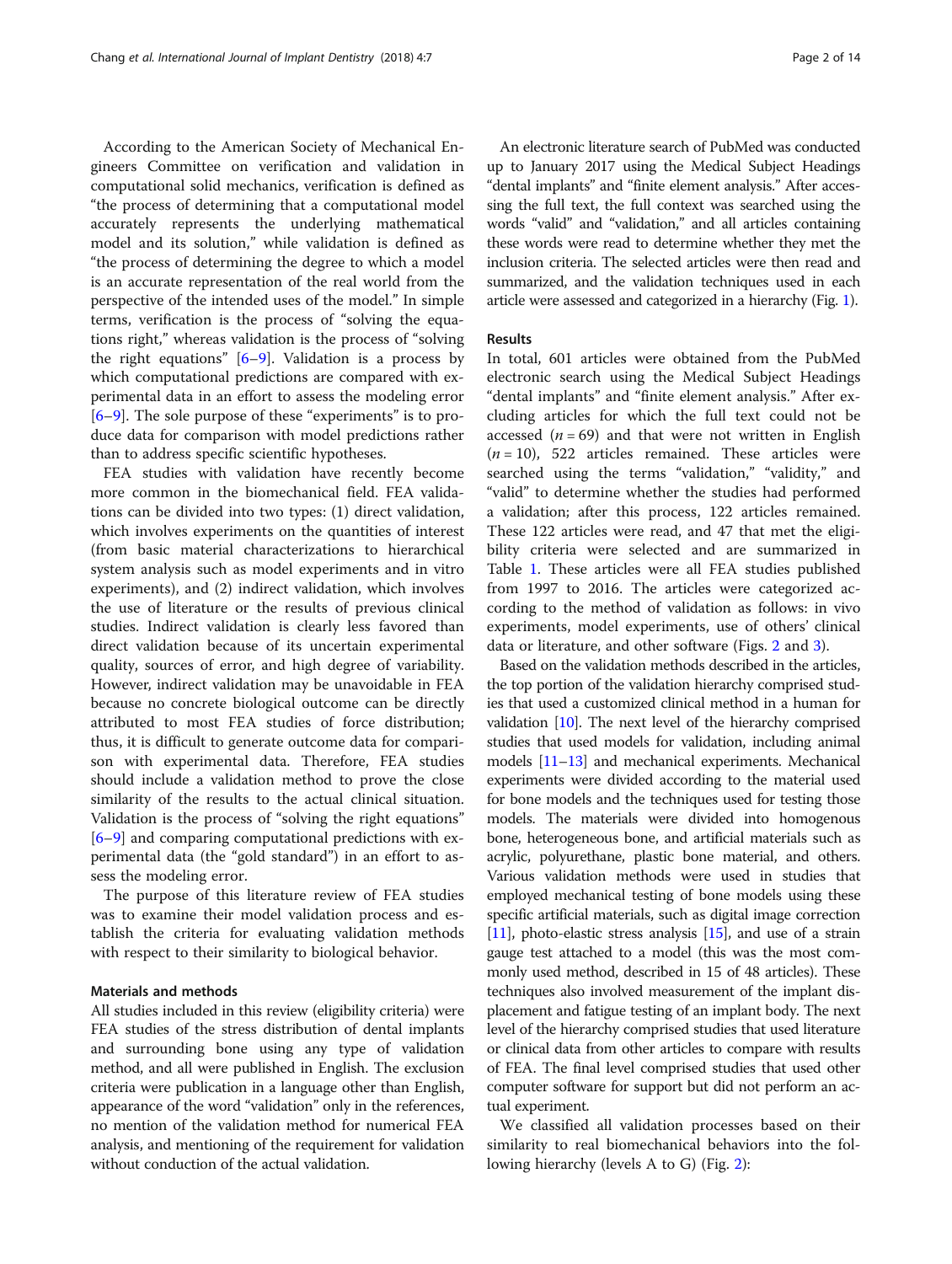<span id="page-2-0"></span>

Level A: performed in vivo (human bodies)  $(n = 1)$  [[10](#page-11-0)]

The top level of the hierarchy, level A, includes in vivo methods of FEA validation conducted in humans. In 2006, Heckmann et al. [[10\]](#page-11-0) quantified the degree of stress that occurs in the bone around the implants as a result of fixation of cemented and screw-retained fixed partial dentures. They used a computer-aided design (CAD) model of an implant embedded in a bone block for FEA, and strain gauge experiments were performed under the same loading conditions with the use of a resin bone model and a human being for validation.

Level B: performed in vivo (heterogeneous animals)  $(n = 3)$  [\[11](#page-11-0)–[13\]](#page-11-0)

Three studies conducted animal experiments for FEA validation. In 2009, Hou et al.  $[12]$  $[12]$  conducted an FEA validation study involving rats to assess the histological

change in the mechanical environment surrounding loaded and unloaded implants. In 1997, Natali et al. [[11](#page-11-0)] performed a validation study in which they compared the influence of axial and nonaxial forces on the bone tissue surrounding oral implants placed in dogs. Both research groups used computed tomography data and CAD techniques to create an FEA model. Similarly, in 2015, Cha et al. [[13\]](#page-11-0) used murine femurs to place implants with low and high insertion torques for FEA validation.

Level C: model experiment performed using part of a cadaver  $(n = 4)$  [\[16](#page-12-0)–[19](#page-12-0)] Level D: model experiment performed using heterogeneous bone ( $n = 5$ ) [\[20](#page-12-0)–[24\]](#page-12-0)

The next two levels in the hierarchy comprised in vivo model experiments on a section of a cadaver (level C) and the bone of heterogeneous animals (level D). Most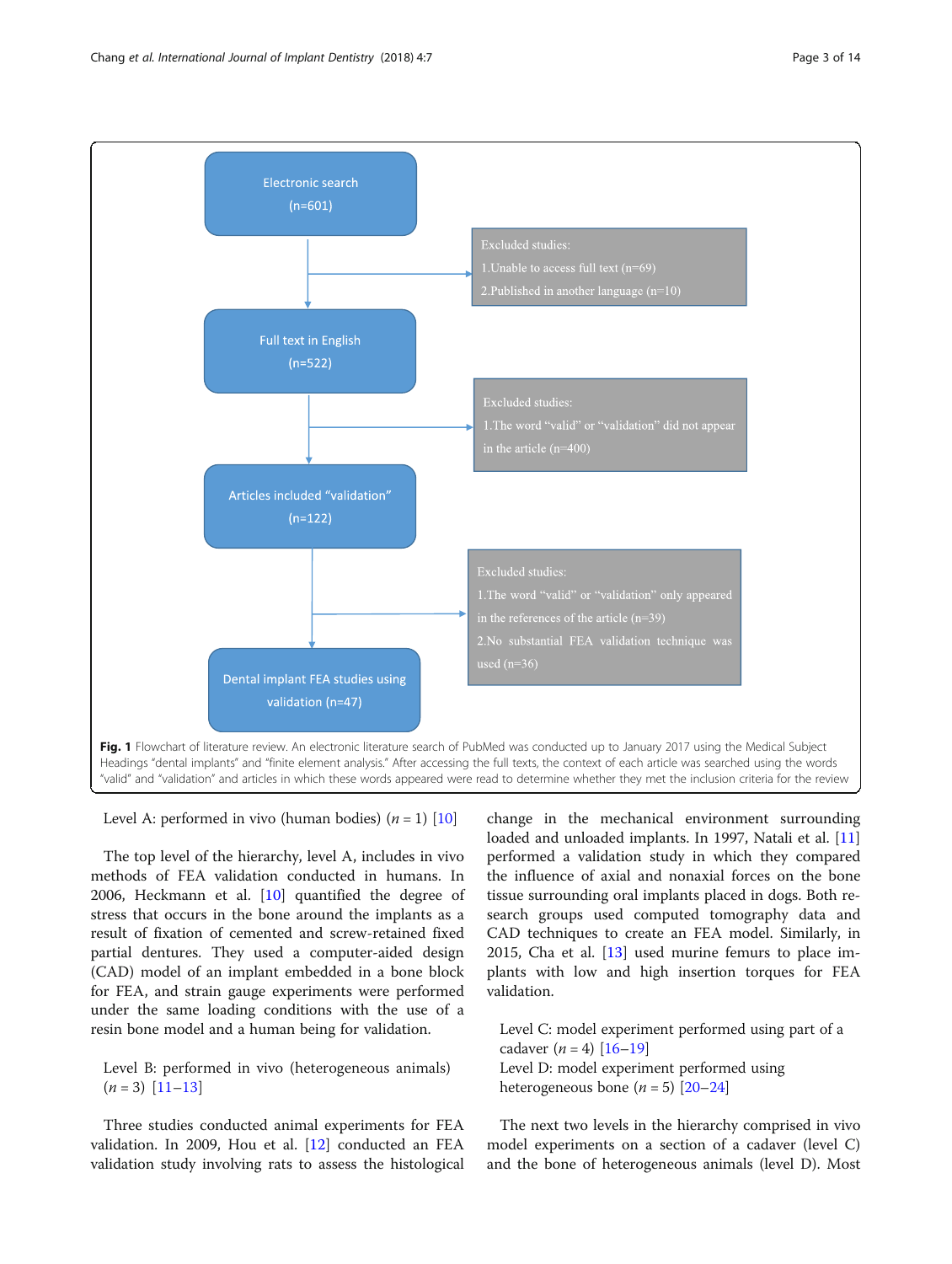<span id="page-3-0"></span>

|          | $\overline{a}$          | $\frac{1}{2}$ | フリンフラニン<br>$\frac{1}{2}$<br>リコリコンニュー                                                                                                                        | u u u u i j                                                                                            |                                                                                                                              |                                                                                                                                                                                |                                                           |                                                                      |
|----------|-------------------------|---------------|-------------------------------------------------------------------------------------------------------------------------------------------------------------|--------------------------------------------------------------------------------------------------------|------------------------------------------------------------------------------------------------------------------------------|--------------------------------------------------------------------------------------------------------------------------------------------------------------------------------|-----------------------------------------------------------|----------------------------------------------------------------------|
| Ranking  | Authors                 | Year          | FE model                                                                                                                                                    | FEM geometry<br>reference                                                                              | tissues around implants<br>Material properties of                                                                            | Validation                                                                                                                                                                     | validation model<br>Material of                           | Comparison items                                                     |
| ⋖        | Heckmann et<br>al. [10] | 2006          | Б<br>Implants embedded in<br>bone block                                                                                                                     | CAD: bone block with<br>cancellous layer was<br>constructed by CAD<br>a cortical layer and             | Homogeneous isotropic<br>linear elasticity: cortical<br>and trabecular bone                                                  | support bridge in resin<br>gauge on pontic of a<br>(1) In vitro testing: strain<br>(2) In vivo testing: strain<br>gauge on implant<br>3-unit bridge in<br>bone model<br>humans | patient's mouth<br>$(2)$ In vivo: in a<br>(1) Epoxy resin | Surface strain of resin/<br>resin                                    |
| $\infty$ | Hou et al.<br>$[12]$    | 2009          | Implants embedded in<br>bone (rat's mouth)                                                                                                                  | CT: CT data of the<br>implant in a rat model                                                           | Not mentioned                                                                                                                | implants placed in rat, and<br>compared after loading<br>In vivo experiment:<br>histologic findings                                                                            | In vivo: rat                                              | Histologic findings                                                  |
| $\infty$ | Natali et al.<br>[11]   | 1997          | Implants embedded in a<br>bone block                                                                                                                        | constructed by CAD<br>CAD: bone section                                                                | Homogeneous isotropic<br>linear elasticity: cortical<br>and trabecular bone                                                  | implant insertion in animal<br>creation of sections of<br>(dog) for loading and<br>In vivo experiment:<br>bone and implants                                                    | In vivo: dog                                              | Visualization of change<br>in bone and stress<br>analysis by FEA     |
| $\infty$ | Cha et al.<br>[13]      | 2015          | used to calculate torque)<br>bone disc (model was<br>Implant engaged in                                                                                     | CAD: based on<br>histology of the bone-<br>implant interface                                           | Homogeneous isotropic<br>linear elasticity                                                                                   | implant insertion in animal<br>(mice) with different<br>In vivo experiment:<br>insertion torques                                                                               | In vivo: mice                                             | Histomorphometric<br>analyses                                        |
| $\cup$   | Nagasao et<br>al. [16]  | 2009          | (with fibulae or ribs) and<br>econstructed mandible<br>Implants embedded in<br>normal mandibles and<br>movement (dynamic<br>under mastication<br>condition) | CT: dry mandibles, ribs,<br>and fibulae                                                                | Homogeneous isotropic<br>and cancellous bone of<br>every part of mandible,<br>linear elasticity: cortical<br>fibula, and rib | full mandibles and surface<br>measured by strain gauge<br>$\sim$<br>implant embedded in<br>strain under loading<br>Mechanical testing:                                         | Dry mandible as<br>mandible                               | under same conditions<br>Surface strain of bone<br>in FEA/experiment |
| $\cup$   | Nagasao et<br>al. [17]  | 2010          | econstructed mandible<br>Implants embedded in<br>normal mandibles and<br>movement (dynamic<br>(with fibulae or ribs)<br>under mastication<br>condition)     | CT: dry mandibles, ribs,<br>and fibulae                                                                | Homogeneous isotropic<br>and cancellous bone of<br>every part of mandible,<br>linear elasticity: cortical<br>fibula, and rib | full mandibles and surface<br>measured by strain gauge<br>implant embedded in 2<br>strain under loading<br>Mechanical testing:                                                 | Dry mandible as<br>mandible                               | under same conditions<br>Surface strain of bone<br>in FEA/experiment |
| $\cup$   | Eser et al.<br>[18]     | 2009          | Four implants embedded<br>in the maxilla with bar<br>superstructure                                                                                         | nonanatomic maxilla,<br>individualized arch<br>implant alignment<br>form according to<br>CAD: model of | Homogeneous isotropic<br>bone, cancellous bone,<br>linear elasticity: cortical<br>superstructure<br>Ti, Alloy, bar-          | measurement of cadaver's<br>maxilla (with implants)<br>Ex vivo strain gauge                                                                                                    | Cadaver                                                   | Surface strain of bone<br>(maxilla)                                  |
| $\cup$   | Nagasao et<br>al. [19]  | 2006          | normal maxilla and cleft<br>Implants embedded in<br>maxilla                                                                                                 | maxilla: CT from a dry<br>CT and CAD: normal<br>skull; palatal cleft,<br>alveolar cleft, and           | Homogeneous isotropic<br>linear elasticity: cortical<br>and trabecular bone                                                  | Mechanical testing: strain<br>measurement by strain<br>gauge and implant                                                                                                       | Dry skull                                                 | Surface strain of bone                                               |

**Table 1** All studies in the literature that considered with an actual validation of FFA Table 1 All studies in the literature that considered with an actual validation of FEA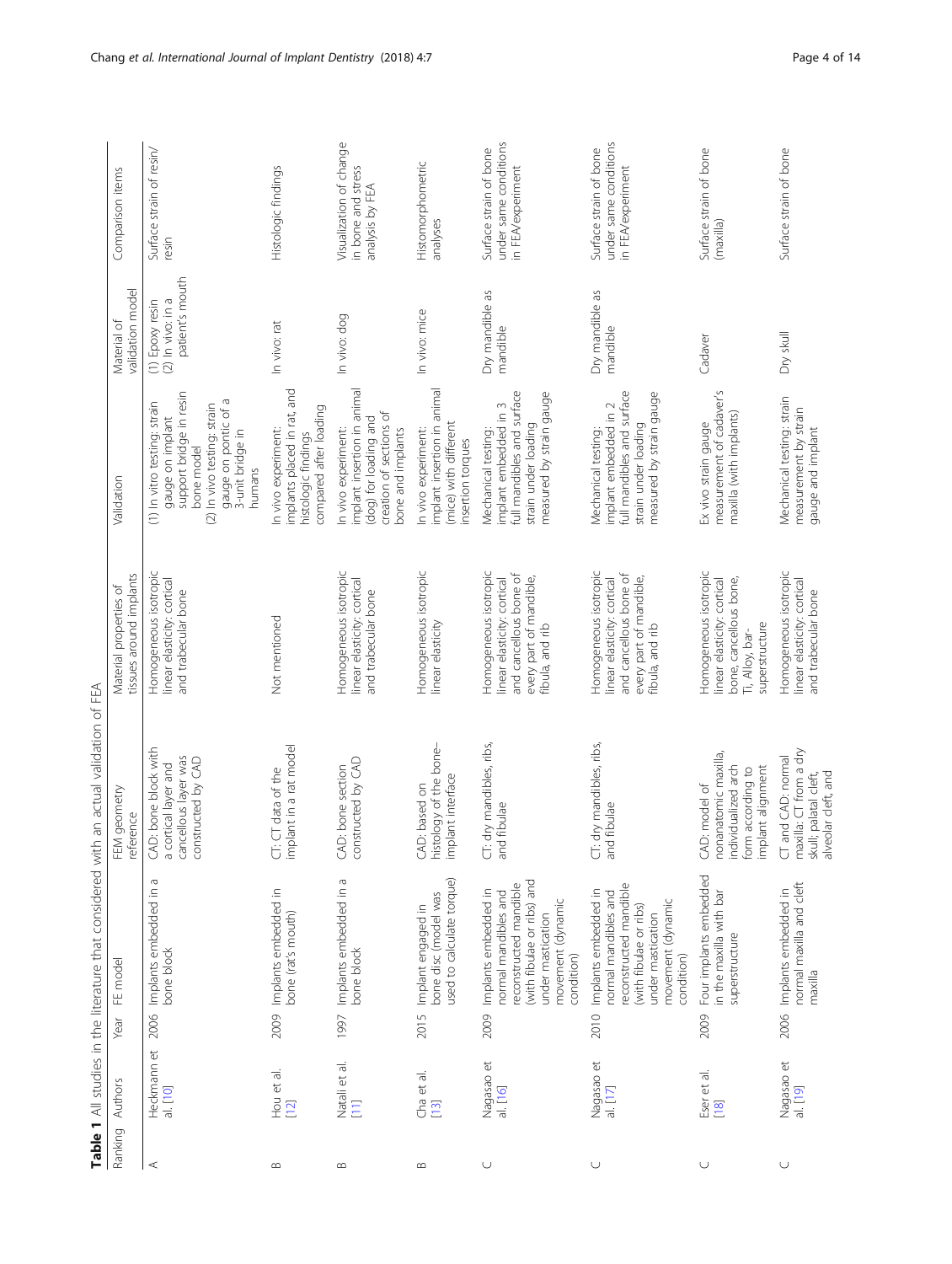|            |                             |      |                                                                                                                                                                                    | $\overline{C}$ , $\overline{C}$ , $\overline{C}$ , $\overline{C}$ , $\overline{C}$ , $\overline{C}$ , $\overline{C}$ , $\overline{C}$ , $\overline{C}$ , $\overline{C}$ , $\overline{C}$ , $\overline{C}$ , $\overline{C}$ , $\overline{C}$ , $\overline{C}$ , $\overline{C}$ , $\overline{C}$ , $\overline{C}$ , $\overline{C}$ , $\overline{C}$ , |                                                                                                        |                                                                                                                                                                       |                                                  |                                             |
|------------|-----------------------------|------|------------------------------------------------------------------------------------------------------------------------------------------------------------------------------------|-----------------------------------------------------------------------------------------------------------------------------------------------------------------------------------------------------------------------------------------------------------------------------------------------------------------------------------------------------|--------------------------------------------------------------------------------------------------------|-----------------------------------------------------------------------------------------------------------------------------------------------------------------------|--------------------------------------------------|---------------------------------------------|
|            | Ranking Authors             | Year | FE model                                                                                                                                                                           | FEM geometry<br>reference                                                                                                                                                                                                                                                                                                                           | tissues around implants<br>Material properties of                                                      | Validation                                                                                                                                                            | validation model<br>Material of                  | Comparison items                            |
|            |                             |      |                                                                                                                                                                                    | designed by computer<br>complete cleft were                                                                                                                                                                                                                                                                                                         |                                                                                                        | embedded in actual skull<br>model                                                                                                                                     |                                                  |                                             |
| $\bigcirc$ | Bardyn et al.<br>[20]       | 2010 | Implants embedded in<br>foam and sheep bone)<br>bone (polyurethane                                                                                                                 | CT: polyurethane foam<br>block and sheep bone                                                                                                                                                                                                                                                                                                       | calculated from CT data<br>Nonhomogeneous:                                                             | Mechanical testing in both<br>sheep bone: measurement<br>of removal torque of the<br>polyurethane foam and<br>implant                                                 | Polyurethane foam<br>and sheep bone              | Removal torque of<br>implants               |
| $\bigcirc$ | Olsen et al.<br>[21]        | 2005 | porcine mandibles from<br>CT data and application<br>Implants embedded in<br>of loading on the<br>implant of FEM                                                                   | CT: porcine mandibles                                                                                                                                                                                                                                                                                                                               | calculated from CT data<br>Nonhomogeneous:                                                             | measurements under the<br>displacement with actual<br>Mechanical testing:<br>same testing load<br>comparison of                                                       | Block of porcine<br>mandible                     | Implant displacement<br>under loading       |
| $\bigcirc$ | Huang et al.<br>[22]        | 2002 | Implant embedded in<br>bone block                                                                                                                                                  | model constructed by<br>CAD: bone block<br>CAD                                                                                                                                                                                                                                                                                                      | Homogeneous isotropic<br>linear elasticity: cortical<br>and trabecular bone                            | experiments: implant in<br>resonance frequencies<br>In vitro model testing<br>measurement of<br>bone cubic and                                                        | Bone section from<br>lumbar vertebrae<br>of hogs | Value of resonance<br>frequency             |
| $\bigcirc$ | Hasan et al.<br>[23]        | 2012 | abutment together)<br>embedded in bovine<br>Implant (implant and<br>bone                                                                                                           | CT: scan of the models<br>embedded in bovine<br>experiment (implant<br>used for the<br>rib)                                                                                                                                                                                                                                                         | Homogeneous isotropic<br>linear elasticity: bovine<br>cortical bone, bovine<br>cancellous bone         | displacement and rotation<br>(laser pinhole and camera)<br>Mechanical tests: implant<br>measurement system<br>under loading were<br>measured using a<br>biomechanical | Bovine rib section<br>as mandible bone           | Displacement of the<br>abutment             |
| $\supset$  | Chatzigianni<br>et al. [24] | 2011 | Mini-implant embedded<br>in bone                                                                                                                                                   | specimen used for the<br>embedded in bovine<br>experiment (implant<br>CT: scan of the<br>rib)                                                                                                                                                                                                                                                       | Homogeneous isotropic<br>linear elasticity: bovine<br>cortical bone, bovine<br>cancellous bone         | displacement and rotation<br>Mechanical tests: implant<br>system (laser beams and<br>mobility measurement<br>measured using a 3D<br>under loading were<br>camera)     | as mandible bone<br>Bovine rib section           | Displacement of the<br>abutment             |
| 冨          | Tiossi et al.<br>$[14]$     | 2013 | crowns (splint and non-<br>(acrylic) embedded in<br>Implants and tooth<br>resin block model<br>splint)                                                                             | CAD: epoxy model<br>block                                                                                                                                                                                                                                                                                                                           | was a resin block only<br>Nil (in this FEM, there<br>and no living tissue<br>simulation)               | (DIC): images of deforming<br>body captured and strain<br>embedded in resin block<br>Digital image correlation<br>calculated. Mechanical<br>testing with implants     | mandible bone<br>Resin block as                  | strain by DIC and FEA<br>Calculated surface |
| $\Xi$      | Ozçelik et al.<br>[25]      | 2007 | connector and non-rigid)<br>supported by an implant<br>and a natural tooth, with<br>Three-unit bridge fixed<br>an adjacent tooth and<br>prosthesis (with rigid<br>surrounding bone | by CAD with a cortical<br>2D) was constructed<br>CAD: a bone section<br>ayer and spongious<br>pone and PDL                                                                                                                                                                                                                                          | Homogeneous isotropic<br>linear elasticity: enamel,<br>dentin, pulp, cortical<br>bone, cancellous bone | Photoelastic stress analysis<br>methods (PSAM): implants<br>resin, then force loaded<br>and photograph taken<br>placed in photoelastic                                | Photoelastic resin<br>as bone                    | Stress distribution in<br>bone/resin        |

Table 1 All studies in the literature that considered with an actual validation of FFA (Continued) Table 1 All studies in the literature that considered with an actual validation of FEA (Continued)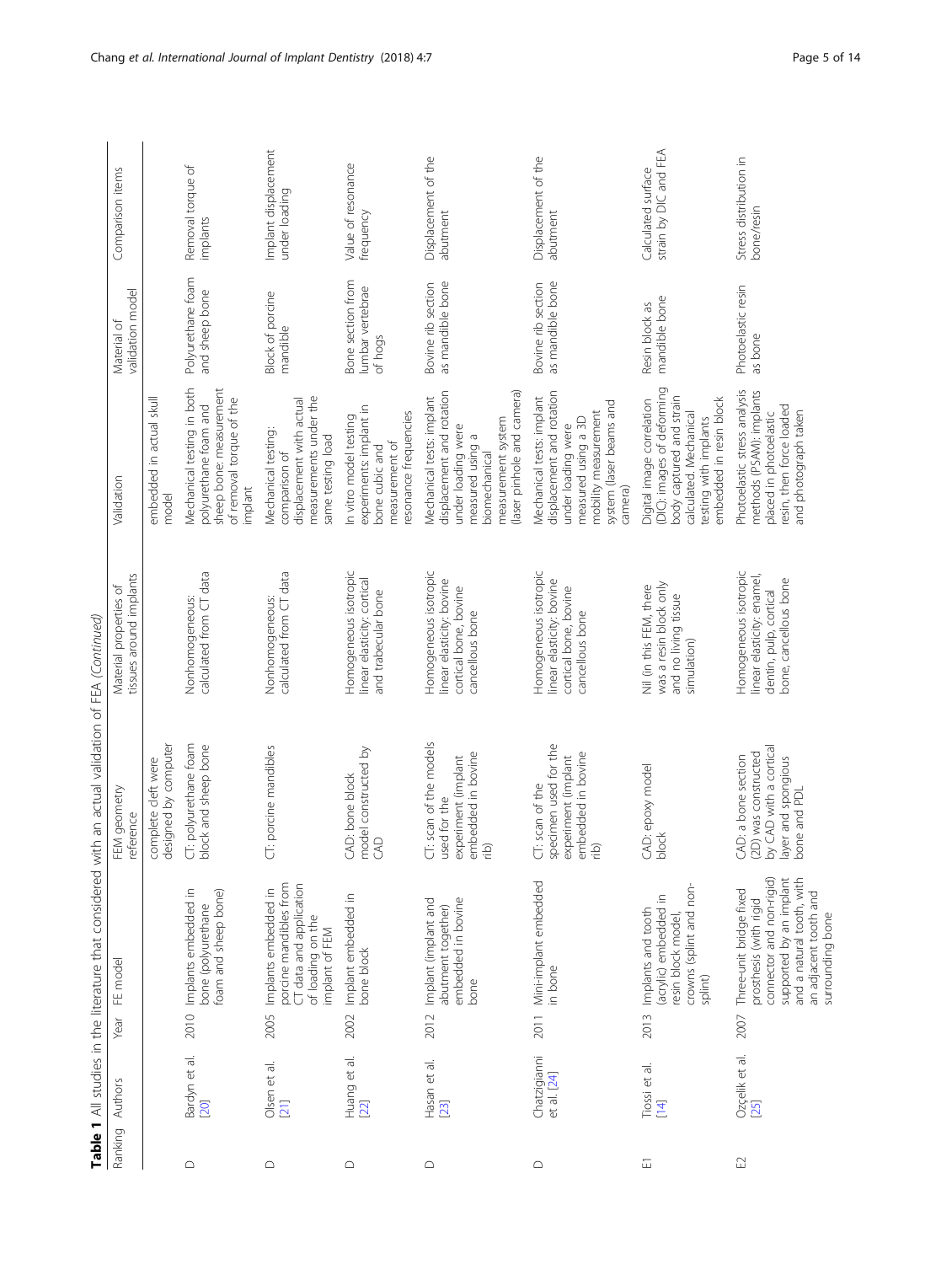|                        |                        |      | <b>SALES AND STRIP SECTION CONTROLS AND STRIP SECTION CONTROLS AND STRIP SECTION CONTROLS AND STRIP SECTION CONTROLS AND STRIP SECTION CONTROLS AND STRIP SECTION CONTROLS AND STRIP SECTION CONTROLS AND STRIP SECTION CONTROLS</b> | ni qili qormaliyaniya ku Lewi Conservi                                                                     |                                                                                                                                                                                   |                                                                                                                                                                                                                                                   |                                                    |                                                                                       |
|------------------------|------------------------|------|--------------------------------------------------------------------------------------------------------------------------------------------------------------------------------------------------------------------------------------|------------------------------------------------------------------------------------------------------------|-----------------------------------------------------------------------------------------------------------------------------------------------------------------------------------|---------------------------------------------------------------------------------------------------------------------------------------------------------------------------------------------------------------------------------------------------|----------------------------------------------------|---------------------------------------------------------------------------------------|
|                        | Ranking Authors        | Year | FE model                                                                                                                                                                                                                             | FEM geometry<br>reference                                                                                  | tissues around implants<br>Material properties of                                                                                                                                 | Validation                                                                                                                                                                                                                                        | validation model<br>Material of                    | Comparison items                                                                      |
| ₩                      | Chou et al.<br>[26]    | 2014 | A section of mandible<br>and implant                                                                                                                                                                                                 | CT data and 2D FE<br>model used in<br>previous study                                                       | Homogeneous isotropic<br>linear elasticity                                                                                                                                        | implant embedded in resin<br>bone and strain measured<br>Mechanical testing:<br>by strain gauge                                                                                                                                                   | 3D printer to build<br>acrylic-based<br>polymer    | Surface strain of bone                                                                |
| $\widehat{\mathbb{E}}$ | Mobilio et al.<br>[29] | 2013 | Implant embedded in a<br>bone block                                                                                                                                                                                                  | CAD: bone block built<br>by CAD with a cortical<br>trabecular (28.5 mm)<br>layer<br>$(1.5 \text{ mm})$ and | Homogenous anisotropic<br>bone: orthotopic linearly<br>linearly elastic material<br>linear elasticity cortical<br>transversely isotropic<br>trabecular bone:<br>elastic material; | implant embedded in resin<br>block and strain measured<br>Mechanical testing:<br>by strain gauge                                                                                                                                                  | mandible bone<br>Resin block as                    | Load and strain<br>relationship                                                       |
| $\widehat{\mathbb{E}}$ | Chang et al.<br>[30]   | 2012 | crowns embedded in left<br>posterior segment of<br>Short implants with<br>maxilla                                                                                                                                                    | $CT: CT$ scan of a dry<br>human male skull                                                                 | Homogeneous isotropic<br>linear elasticity: cortical<br>bone, cancellous bone<br>(high and low density)                                                                           | and implant embedded in<br>measured by strain gauge<br>resin block under loading<br>Mechanical testing: strain                                                                                                                                    | ABS plastic bone as<br>maxillary bone              | Surface strain of bone/<br>resin                                                      |
| $\mathbb{C}$           | Tu et al. [31]         | 2010 | Implant embedded in<br>resin block                                                                                                                                                                                                   | and cancellous layer<br>with a cortical layer<br>was constructed by<br>CAD: a resin block<br>CAD           | was a resin block only<br>Nil (in this FEM, there<br>and no living tissue<br>simulation)                                                                                          | and implant embedded in<br>measured by strain gauge<br>Mechanical testing: strain<br>resin mandible section                                                                                                                                       | mandible bone<br>Resin bone as                     | Surface strain of bone/<br>resin                                                      |
| $\Xi$                  | Lin et al. [32]        | 2010 | Implant embedded in<br>the left maxilla with<br>crown                                                                                                                                                                                | CT of intact healthy<br>male patient                                                                       | Homogeneous isotropic<br>linear elasticity: cortical<br>bone, cancellous bone                                                                                                     | and implant embedded in<br>measured by strain gauge<br>Mechanical testing: strain<br>resin mandible section                                                                                                                                       | ABS plastic bone as<br>maxillary bone              | Surface strain of bone/<br>resin                                                      |
| $\Xi$                  | Qian et al.<br>[33]    | 2009 | Implant embedded in<br>bone block                                                                                                                                                                                                    | with cortical layer and<br>cancellous layer was<br>constructed by CAD<br>CAD: a bone cubic                 | Homogeneous isotropic<br>linear elasticity: cortical<br>bone, cancellous bone                                                                                                     | digital image correlation<br>gauge measurement in<br>implant and strain on<br>(2) Literature data: strain<br>with resin bone and<br>(1) In vitro experiment:<br>mechanical testing<br>model experiment<br>displacement of<br>to calculate<br>bone | mandible bone<br>Resin block as                    | implant and strain on<br>(1) Displacement of<br>(2) Surface strain of<br>bone<br>bone |
| $\widehat{\mathbb{E}}$ | Karl et al. [34]       | 2009 | base made by 3 materials<br>Implant embedded in                                                                                                                                                                                      | epoxy resin, aluminum<br>CAD: acrylic, G10                                                                 | Homogeneous isotropic<br>linear elasticity: acrylic,<br>G10 epoxy resin,<br>aluminum                                                                                              | strain was compared with<br>Mechanical testing: strain<br>gauge. FEA-calculated<br>strain gauge results                                                                                                                                           | Acrylic resin, glass-<br>filled epoxy,<br>aluminum | Surface strain of acrylic<br>resin, glass-filled epoxy,<br>aluminum                   |
| $\mathbb{E}$           | Hsu et al.<br>[35]     | 2009 | parameter for consistence<br>resin block (with resin's<br>Implant embedded in<br>with experiment)                                                                                                                                    | ż                                                                                                          | Homogeneous isotropic<br>(epoxy and Tempron)<br>linear elasticity: Resin                                                                                                          | resin bone section and<br>implant embedded in<br>surface strain under<br>Mechanical testing:                                                                                                                                                      | mandible bone<br>Resin block as                    | Surface strain of resin/<br>resin                                                     |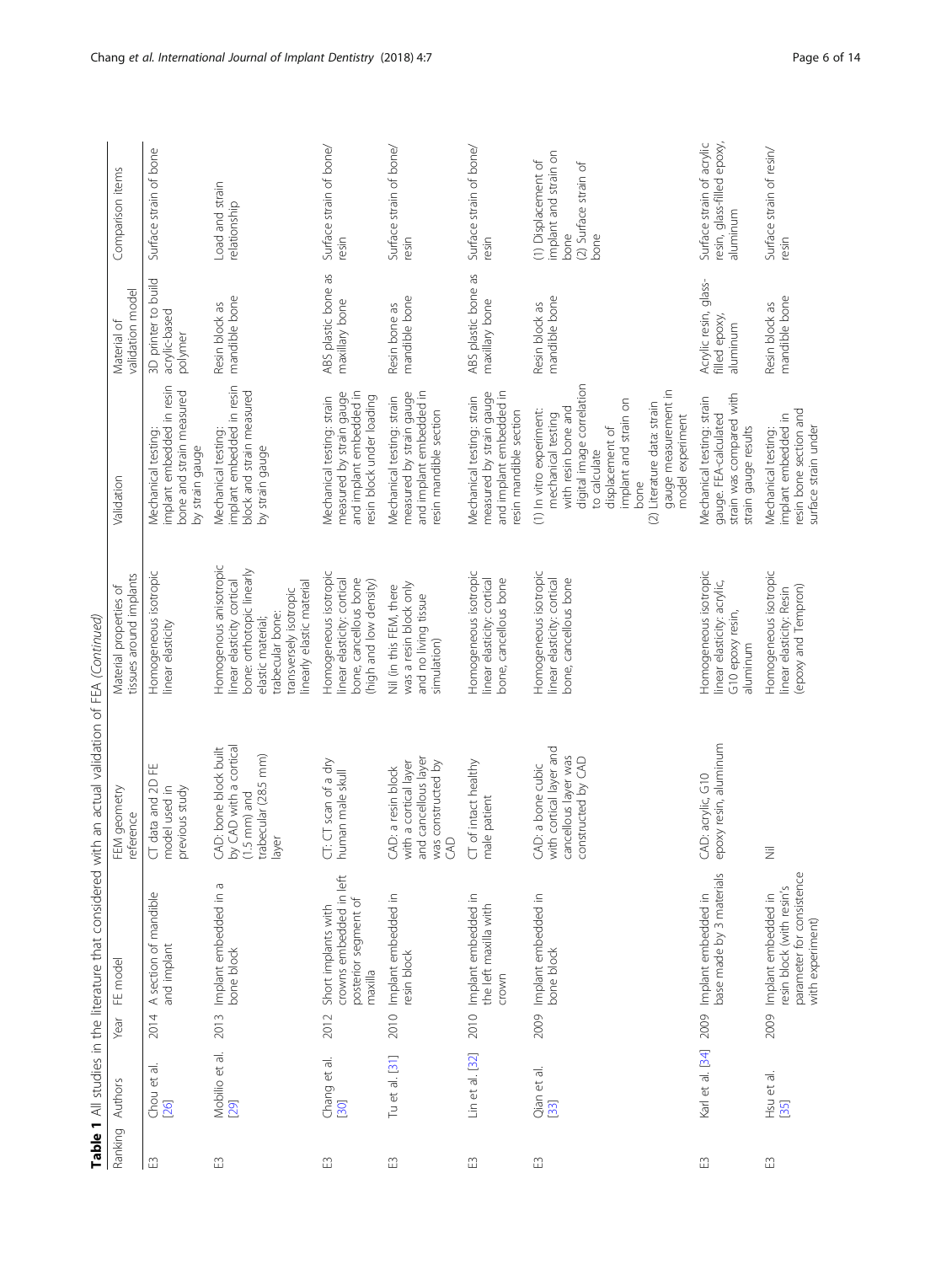| Ranking | Authors                           | Year | FE model                                                                                                                             | FEM geometry<br>reference                                                                       | tissues around implants<br>Material properties of                                                                                                                                 | Validation                                                                                                                      | validation model<br>Material of                                                                     | Comparison items                             |
|---------|-----------------------------------|------|--------------------------------------------------------------------------------------------------------------------------------------|-------------------------------------------------------------------------------------------------|-----------------------------------------------------------------------------------------------------------------------------------------------------------------------------------|---------------------------------------------------------------------------------------------------------------------------------|-----------------------------------------------------------------------------------------------------|----------------------------------------------|
|         |                                   |      |                                                                                                                                      |                                                                                                 |                                                                                                                                                                                   | loading was measured by<br>strain gauge                                                                                         |                                                                                                     |                                              |
|         | Nagasawa et<br>al. [36]           | 2008 | Implant embedded in a<br>bone block (only<br>compact bone)                                                                           | (compact bone) was<br>constructed by CAD<br>CAD: a bone block                                   | linear elasticity: compact<br>Homogeneous isotropic<br>bone                                                                                                                       | Mechanical loading test<br>for implant, sectioned<br>longitudinally                                                             | Ē                                                                                                   | Implant deformation;<br>no scientific values |
|         | Huang et al.<br>[37]              | 2005 | 2-unit crowns supported<br>Splinted or non-splinted<br>embedded in bone<br>by 2 or 3 implants                                        | portion of a cadaver<br>$CT:CT$ of posterior<br>mandible                                        | material; trabecular bone:<br>orthotopic linearly elastic<br>inearly elastic material<br>elasticity cortical bone:<br>transversely isotropic<br>anisotropic linear<br>Homogeneous | measured by strain gauge<br>Mechanical test: strain<br>on model                                                                 | mandible bone<br>Acrylic resin as                                                                   | Surface strain of resin/<br>bone             |
|         | Iplikçioğlu et<br>al. [38]        | 2003 | Implant embedded in<br>bone block                                                                                                    | constructed by CAD<br>CAD: a resin block<br>model was                                           | was a resin model only<br>Nil (in this FEM, there<br>and no living tissue<br>simulation)                                                                                          | measurement of stress on<br>the implant, abutment,<br>Mechanical test:<br>and resin                                             | Resin block as bone                                                                                 | Stress distribution in<br>resin and implants |
|         | Chang et al.<br>[27]              | 2016 | implant and attachment,<br>overdenture (mandible,<br>mucosa, denture)<br>Ball attachment                                             | edentulous 65-year-<br>human mandible<br>CT: from a single<br>old woman)                        | Homogeneous isotropic<br>linear elasticity                                                                                                                                        | measured by strain gauge<br>on surface of bone model<br>Mechanical test: strain                                                 | model, and a 3-mm<br>layer of silicone to<br>ABS plastic bone<br>simulate mucosa<br>Rapid prototype | Surface strain of resin/<br>bone             |
|         | Rezende et<br>al. [28]            | 2015 | prosthesis (metal coping<br>embedded implant and<br>and porcelain), screws<br>Bone section with                                      | CT: in vitro model<br>(resin bone)                                                              | Homogeneous isotropic<br>linear elasticity                                                                                                                                        | measured by strain gauge<br>on surface of bone model<br>Mechanical test: strain                                                 | Polyurethane resin                                                                                  | Surface strain of resin/<br>bone             |
|         | Chang et al.<br>[39]              | 2012 | osseointegration under<br>Implants embedded in<br>imperfect and perfect<br>maxilla section with<br>orce loading                      | CT: data of maxillary<br>first molar area                                                       | isotropic linearly elastic<br>elasticity cortical bone:<br>anisotropic Trabecular<br>bone: transversely<br>anisotropic linear<br>Inhomogeneous<br>material                        | measured by strain gauge<br>and implant embedded in<br>Mechanical testing: strain<br>resin block                                | maxillary bone<br>Resin block as                                                                    | Surface strain of bone/<br>resin block       |
|         | Chang et al.<br>$\overline{[40]}$ | 2012 | Implants and crowns in a<br>section of the maxilla                                                                                   | and cancellous layer<br>with a cortical layer<br>was constructed by<br>CAD: a bone block<br>CAD | bone,<br>elasticity compact<br>anisotropic linear<br>cancellous bone<br>Homogeneous                                                                                               | and implant embedded in<br>measured by strain gauge<br>Mechanical testing: strain<br>resin block                                | ABS resin block as<br>mandible bone                                                                 | Surface strain of bone/<br>resin block       |
|         | Zhiyong et<br>al. [41]            | 2004 | (3) Various FPD supported<br>by tooth and implant<br>(1) Single tooth in bone<br>Single implant in<br>bone block<br>block<br>$\odot$ | CAD: a bone block model was<br>constructed by CAD                                               | Homogeneous isotropic<br>linear elasticity: cortical<br>and trabecular bone,<br>dentin, PDL                                                                                       | measurements under the<br>displacement with actual<br>same tested loading<br>Mechanical testing:<br>comparison of<br>conditions | Not mentioned                                                                                       | Implant displacement<br>under loading        |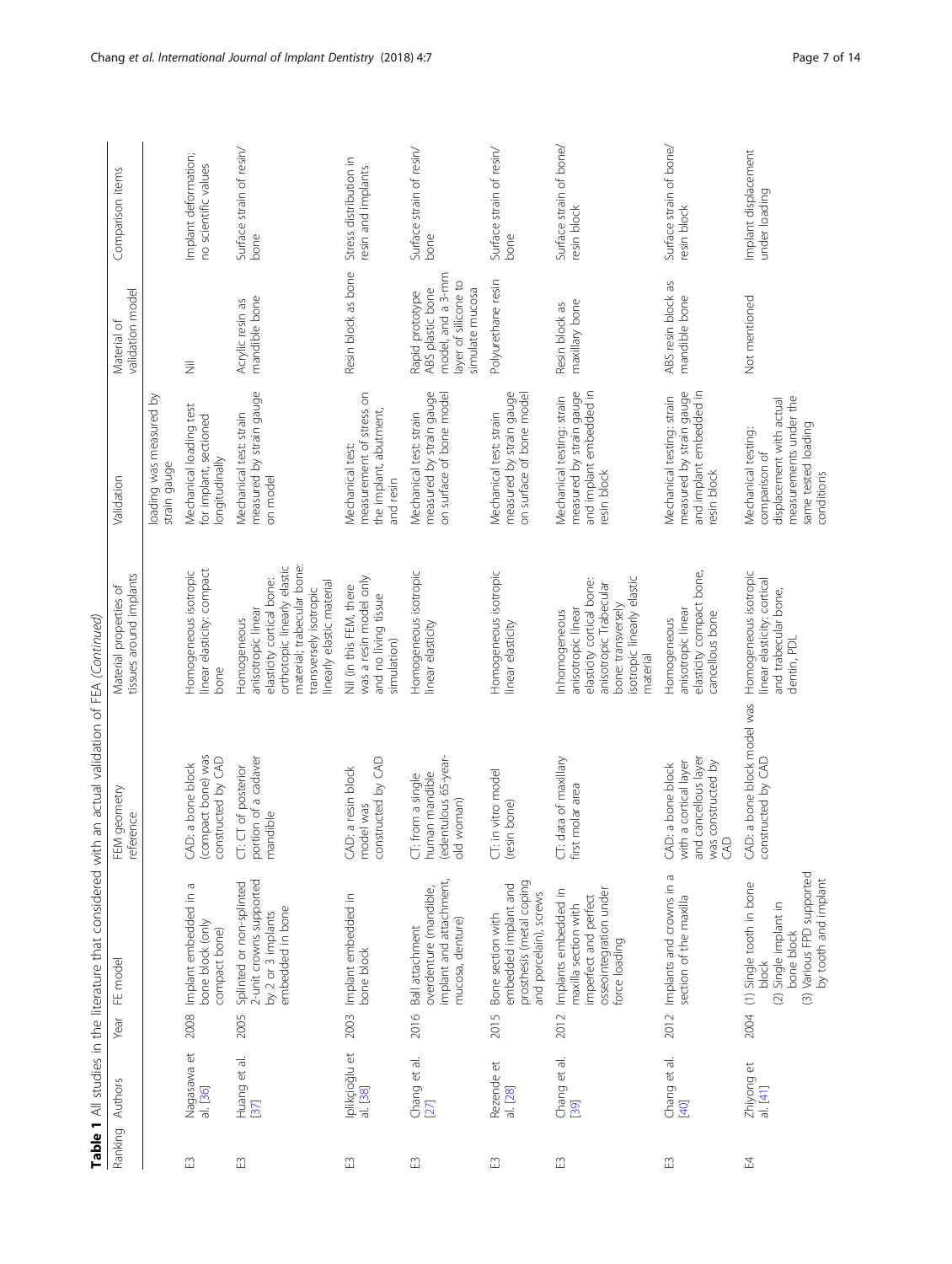| Ranking     | Authors                                    | Year | FE model                                                                | FEM geometry<br>reference                                                                       | tissues around implants<br>Material properties of                                                                                                                 | Validation                                                                                                                      | validation model<br>Material of                | Comparison items                                                                                                                              |
|-------------|--------------------------------------------|------|-------------------------------------------------------------------------|-------------------------------------------------------------------------------------------------|-------------------------------------------------------------------------------------------------------------------------------------------------------------------|---------------------------------------------------------------------------------------------------------------------------------|------------------------------------------------|-----------------------------------------------------------------------------------------------------------------------------------------------|
| 모           | Chang et al.<br>$[42]$                     | 2012 | Implant embedded in a<br>bone block                                     | and cancellous layer<br>was constructed by<br>with a cortical layer<br>CAD: a bone block<br>S   | linear elasticity: compact<br>Homogeneous isotropic<br>bone, cancellous bone                                                                                      | Mechanical testing: pullout<br>inserted in synthetic bone<br>testing of mini-implant<br>material                                | mandible bone<br>Synthetic bone<br>material as | Pullout strength of<br>mini-implant                                                                                                           |
| $\Xi$       | Inglam et al.<br>[43]                      | 2013 | Implant embedded in a<br>bone block                                     | and cancellous layer<br>with a cortical layer<br>was constructed by<br>CAD: a bone block<br>GAD | elasticity cortical bone:<br>linearly elastic material<br>transversely isotropic<br>orthotopic isotropic<br>anisotropic linear<br>Trabecular bone:<br>Homogeneous | and implant embedded in<br>measured by strain gauge<br>Mechanical testing: strain<br>resin block                                | mandible bone<br>Resin block as                | Surface strain of bone/<br>resin block                                                                                                        |
| $E_{\rm D}$ | Necchi et al.<br>$\frac{4}{4}$             | 2003 | Implant (fixture, abutment,<br>and connecting screw)                    | Ë                                                                                               | 三                                                                                                                                                                 | preloading and functional<br>Mechanical failure tests:<br>loading conditions                                                    | Not mentioned                                  | Maximum breaking<br>force                                                                                                                     |
| E           | Genna et al.<br>[45]                       | 2003 | Implant embedded in<br>bone block                                       | constructed by CAD<br>CAD: a resin block<br>model was                                           | was a resin model only<br>Vil (in this FEM, there<br>and no living tissue<br>simulation)                                                                          | epoxy resin and section of<br>specimen examined under<br>Cyclic mechanical fatique<br>testing: implant placed in<br>microscope  | Epoxy resin block<br>as bone                   | locations of stress<br>Comparison of<br>focus                                                                                                 |
| £           | Perriard et al.<br>$[46]$                  | 2002 | Different types of implant<br>podies and abutments<br>embedded in resin | CAD: epoxy resin as<br>bone                                                                     | was a resin model only<br>Nil (in this FEM, there<br>and no living tissue<br>simulation)                                                                          | Mechanical fatigue testing<br>survived under loading<br>of implant model: until<br>half of samples still                        | Resin block                                    | locations of stress<br>Comparison of<br>concentrations                                                                                        |
| 듄           | Bruno Salles<br>Sotto-Maior<br>et al. [47] | 2016 | A bone model of<br>mandibular right<br>posterior region                 | CT: from a patient's<br>mandible                                                                | Homogeneous isotropic<br>linear elasticity: cortical<br>and trabecular bone                                                                                       | Clinical findings of bone<br>loss at 1-year follow-up                                                                           | In vivo: radiographic<br>films of patients     | biomechanical loading<br>employed to monitor<br>Mechanoregulatory<br>the morphological<br>tissue model was<br>changes in bone<br>subjected to |
| 됴           | Wang et al.<br>[48]                        | 2013 | A 3D model of maxillary<br>bone                                         | CT image of maxillary<br>bone section missing<br>both central incisors                          | Homogeneous isotropic<br>linear elasticity                                                                                                                        | computational remodeling<br>Radiographs qualitatively<br>results and clinical data<br>resemblance between<br>compared regarding | In vivo: radiographic<br>films of patients     | variations in maxillary<br>Comparison of<br>bone densities                                                                                    |
| 됴           | Choi et al.<br>[50]                        | 2012 | Implants embedded in<br>anterior maxilla                                | CT: anterior maxillary<br>bone                                                                  | linear elasticity compact<br>Homogeneous isotropic<br>bone, cancellous bone                                                                                       | under the same load with<br>Comparison of model<br>implant displacement<br>clinical outcomes in<br>literature                   | Literature                                     | Model implant<br>displacement                                                                                                                 |
| 됴           | Shen et al.<br>[51]                        | 2010 |                                                                         | with a cortical layer<br>CAD: a bone block                                                      | anisotropic linear<br>Homogeneous                                                                                                                                 | Clinical data; comparison<br>of implant displacement                                                                            | Clinical results                               | Implant displacement<br>under loading                                                                                                         |

Table 1 All studies in the literature that considered with an actual validation of FEA (Continued) Table 1 All studies in the literature that considered with an actual validation of FEA (Continued)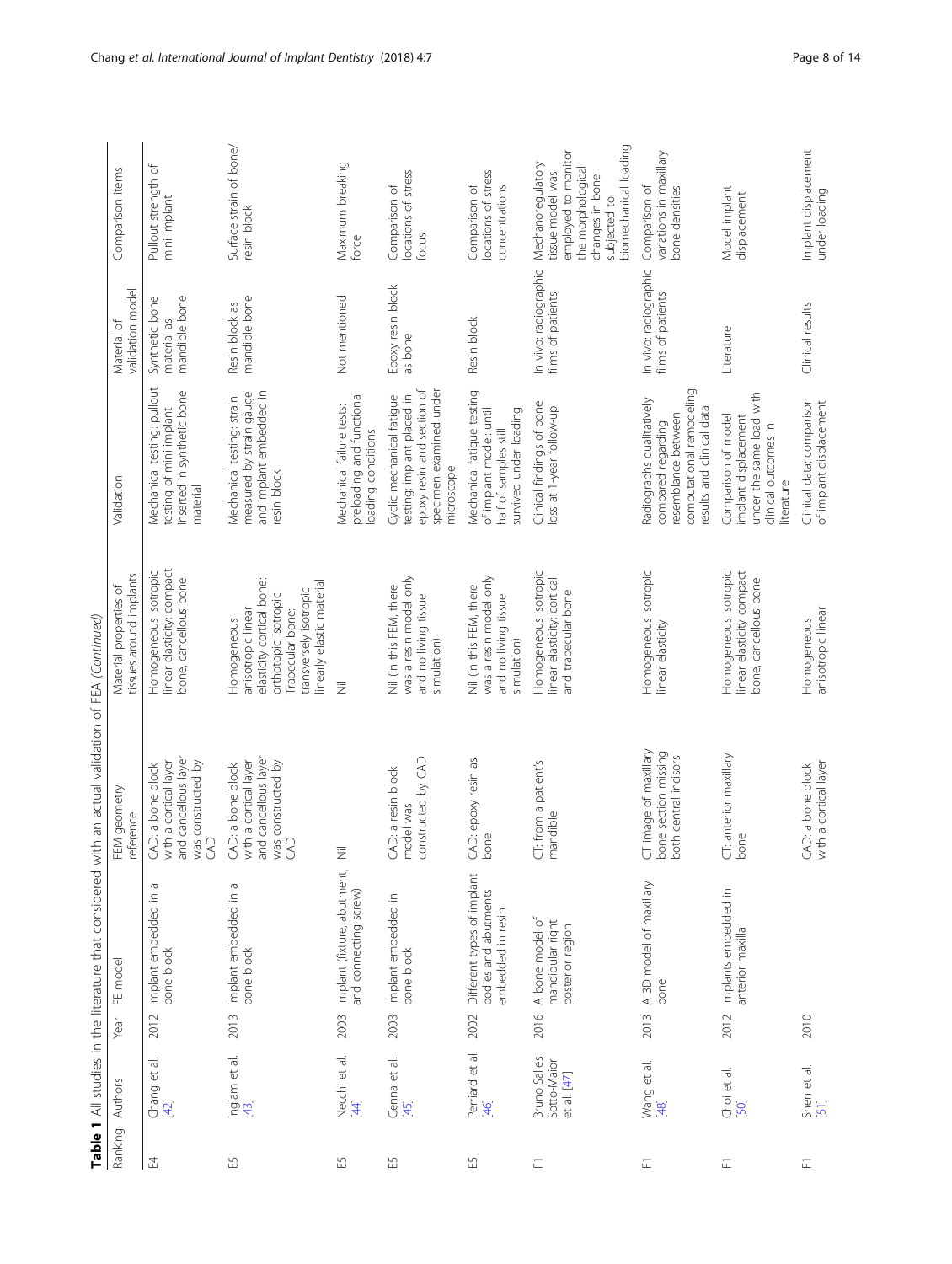|              |                          |      |                                                                                                  | Table 1 All studies in the literature that considered with an actual validation of FEA (Continued)      |                                                                                                                          |                                                                                                                                        |                                 |                                                      |
|--------------|--------------------------|------|--------------------------------------------------------------------------------------------------|---------------------------------------------------------------------------------------------------------|--------------------------------------------------------------------------------------------------------------------------|----------------------------------------------------------------------------------------------------------------------------------------|---------------------------------|------------------------------------------------------|
| Ranking      | Authors                  | Year | FE model                                                                                         | FEM geometry<br>reference                                                                               | tissues around implants<br>Material properties of                                                                        | Validation                                                                                                                             | validation model<br>Material of | Comparison items                                     |
|              |                          |      | Implant embedded in<br>mandibular right first<br>molar area                                      | and cancellous layer<br>was constructed by<br>CAD                                                       | elasticity: cortical bone,<br>cancellous bone                                                                            | value under 20-N loading<br>from clinical data                                                                                         |                                 |                                                      |
| 됴            | Lin et al. [52]          | 2010 | cancellous bone), crown,<br>mandible (cortical and<br>Implant embedded in<br>teeth               | segment of mandible<br>CT: in vivo CT of a                                                              | (properties varied with density)<br>elasticity: cortical bone,<br>anisotropic linear<br>Inhomogeneous<br>cancellous bone | of bone density with other<br>Clinical data: comparison<br>clinical follow-up X-ray<br>images                                          | X-ray images of<br>human        | X-ray images                                         |
| $\mathbb{P}$ | MacGinnis et<br>al. [49] | 2014 | 3D skull model with<br>masked sutures                                                            | man, 3D skull image<br>CT: from 42-year-old<br>excluding the<br>mandible                                | Homogeneous isotropic<br>linear elasticity                                                                               | Comparison with past<br>literature                                                                                                     |                                 | conclusions of past<br>Comparison with<br>literature |
| $\mathbb{P}$ | Fanuscu et<br>al. [53]   | 2004 | posterior maxilla with<br>Unilateral edentulous<br>grafted sinus                                 | sinus was constructed<br>by computer<br>edentulous posterior<br>maxilla with grafted<br>CAD: unilateral | Homogeneous isotropic<br>linear elasticity: cortical<br>and trabecular bone                                              | with similar geometry was<br>Validation with previous<br>photoelastic modeling<br>study by one of the<br>authors in which<br>used      |                                 | Location of stress                                   |
| $\mathbb{E}$ | Mellal et al.<br>$[54]$  | 2004 | consisting of a cancellous<br>Cylindrical implant, bone<br>core coated with cortical<br>envelope | CAD: a bone section<br>constructed by CAD<br>model was                                                  | Homogeneous isotropic<br>linear elasticity: cortical<br>and trabecular bone                                              | the numerical predictions<br>was conducted to relate<br>to existing in vivo data<br>search of the literature<br>Literature: systematic |                                 |                                                      |
| $\mathbb{P}$ | Zarone et al.<br>[55]    | 2003 | Mandible with 6 implants<br>and prosthetic<br>superstructure                                     | Laser: a man's total<br>mandible by laser<br>digitizer                                                  | Homogeneous isotropic<br>linear elasticity: cortical<br>and trabecular bone                                              | experiments: comparisons<br>opening and protrusive<br>convergence during<br>Data from previous<br>of range of medial<br>movements      |                                 |                                                      |
| U            | Bulaqi et al.<br>[56]    |      | 2015 Implants embedded in a<br>bone block                                                        | data: mandible<br>U                                                                                     | Homogeneous isotropic<br>linear elasticity                                                                               | values (calculated with the<br>theoretically predicted<br>Comparison with<br>equations)                                                |                                 | values of conical to<br>wretch torque ratio          |
| U            | Vayron et al.<br>57      |      | 2015 Implants embedded in a<br>bone block                                                        | and trabecular bone<br>newly formed bone,<br>CAD: cortical bone,                                        | Homogeneous isotropic<br>mechanical properties                                                                           | using a 2D finite difference<br>Comparison with results<br>numerical model                                                             |                                 |                                                      |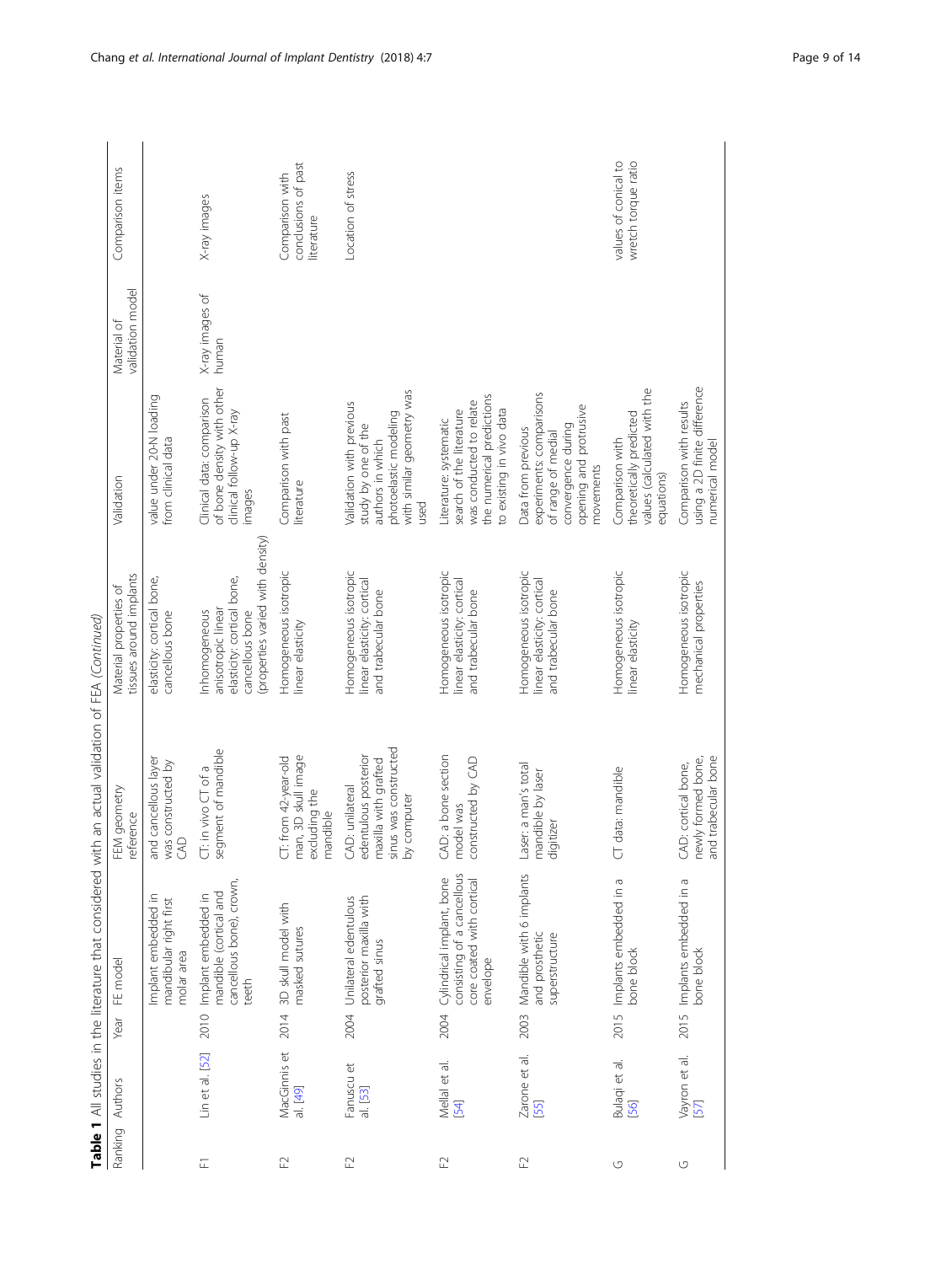<span id="page-9-0"></span>

of these studies involved mechanical testing, such as recording strain by a strain gauge attached to a dry skull or a section of bovine, porcine, or sheep bone. Bardyn et al. [[20\]](#page-12-0) compared the FEA-predicted removal torque with that measured using sheep bone and polyurethane foam as a validation technique. Olsen et al. [\[21](#page-12-0)] scanned

a porcine mandible to create an FEA model and compared the FEA-predicted implant displacement with that measured on the same porcine mandible as a validation technique. Additionally, in 2002, Huang et al. [\[22](#page-12-0)] determined the vibrating behavior of a dental implant under various surrounding bone conditions using bone

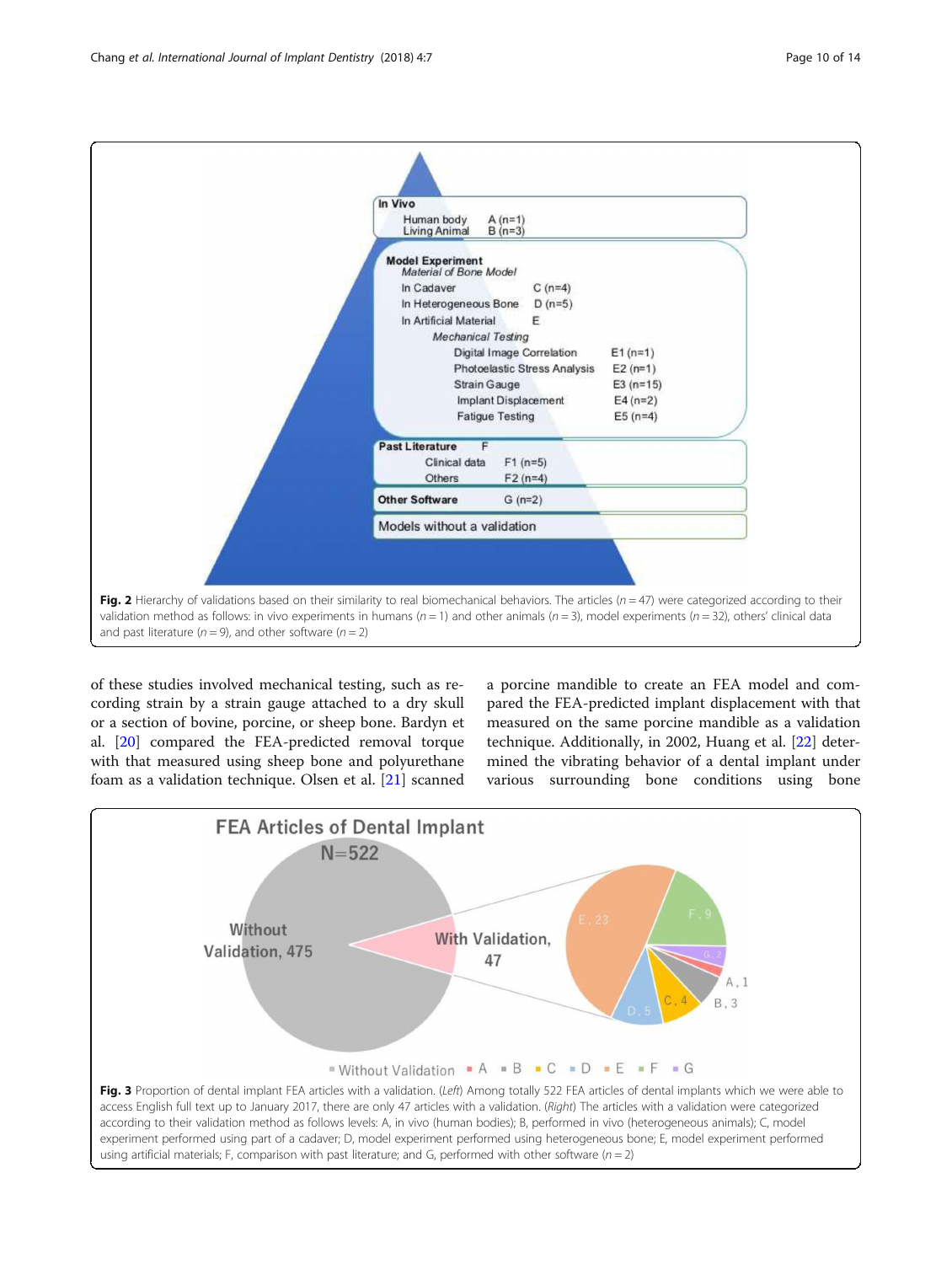sections from hogs and FEA. The resonance frequency was compared between the two techniques, but in this case, FEA seemed more likely to serve as a validation technique to support the results of the model experiment.

Level E: model experiment performed using artificial materials  $(n = 23)$  [[14,](#page-12-0) [25](#page-12-0), [26](#page-12-0)–[46](#page-12-0)]

Artificial materials such as acrylic resin, polyurethane, or plastic bone models were commonly used as embedded "bone" implants in validation experiments. Level E includes the use of special materials and specific methods to measure the force distribution and photoelastic resin as well as a technique called digital image correlation described by Tiossi et al. [\[14](#page-12-0)] in 2013. Comparisons of these artificial materials is difficult because it is challenging to determine how much more accurate one technique is over another technique. Even after subcategorizing the techniques from E1 to E5, we found that no one technique was superior to any other.

Level F: performed by comparison with past literature  $(n = 9)$  [[47](#page-12-0)-[55\]](#page-12-0)

Validations in this level involve comparison of FEA with clinical data (F1) or other literature (F2). Most such studies compared FEA with "similar" conditions in patients, but either the comparisons were not customized or indirect and ill-defined clinical results (e.g., bone resorption volume in length or radiographic X-ray images) were compared with force in FEA. Level F2 includes validation using past literature with similar results or conclusions that were mostly summarized in few words in the "Discussion" section of an article.

Level G: performed by comparison with other software  $(n = 2)$  [[56](#page-12-0), [57](#page-12-0)]

The last level, level G, includes validation performed by another type of computer software such as twodimensional FEA, i.e., an FEA model built in a computer is validated by another computer simulation or calculated values.

# **Discussion**

The use of FEA for dental implants and surrounding bone has increased during the past few decades. Our PubMed search using the terms "dental implants" and "finite element analysis" revealed about 450 papers published in the past 10 years. However, FEA studies of implants using validation experiments are comparatively rare. While prior studies had effectively outlined the importance of validation in biomechanical FEA, no reviews of studies that applied validation to computational biomechanics of dental implants have been performed.

Table [1](#page-3-0) shows all studies in the literature that considered the need for validation of FEAs. According to these studies, we established a hierarchy based on the evidence level of the validations (A to G, i.e., high to low) (Fig. [2\)](#page-9-0).

Level A: validation using living humans

Level B: validation using living heterogeneous animals Levels C and D: validation using homogenous and heterogeneous bone

Level E: validation using artificial bone materials

Level F: validation using past literature

Level G: validation using other software

FEA using model verification cannot be considered to be a validation method for entire study. Model verification should be performed to ensure accurate FEA; however, finite element models verified with clinical data such as a patient's computed tomography findings are categorized in a low level of validation or without validation. For this reason, studies that used only model verification (some studies may called it by "model validation") were not included in our review [\[58](#page-12-0)–[62\]](#page-13-0).

Many recent papers [\[10](#page-11-0)–[12,](#page-11-0) [14](#page-12-0), [15,](#page-12-0) [25](#page-12-0)–[31,](#page-12-0) [33](#page-12-0), [35,](#page-12-0) [36](#page-12-0), [39,](#page-12-0) [41](#page-12-0)–[45,](#page-12-0) [47](#page-12-0), [48](#page-12-0), [50](#page-12-0)–[52](#page-12-0), [54,](#page-12-0) [55,](#page-12-0) [58](#page-12-0)–[74\]](#page-13-0) have described the use of FEA to evaluate the stress distribution of implant fixtures and surrounding bone, with a particular focus on different fixture lengths, shapes, connection designs, and prostheses. However, most such studies [[15](#page-12-0), [58](#page-12-0)–[74](#page-13-0)] were performed without validation executed under the same conditions with the FEA. The following questions are worthy of consideration by oral scientists and clinicians: Can a finite element model really create a virtual condition simulating the biomechanical behavior of the craniomandibular system? To what extent can we predict biological activities with finite element models [[9\]](#page-11-0)?

The complexity of living organisms and internal biological phenomena is impossible to fully and precisely duplicate with individual-level specificity using a computer. However, we can evaluate the limitations of current technology and build a model with the highest level of evidence possible.

Because of the limitations of computer technology, most FEA models [[75](#page-13-0)–[79](#page-13-0)] simplify the skeletal muscle architecture in terms of a uniform fiber length, pennation angle, and line of action and represent the architecture using a Hill-based muscle model. However, how well the modeling of skeletal muscles as one-dimensional strings represents the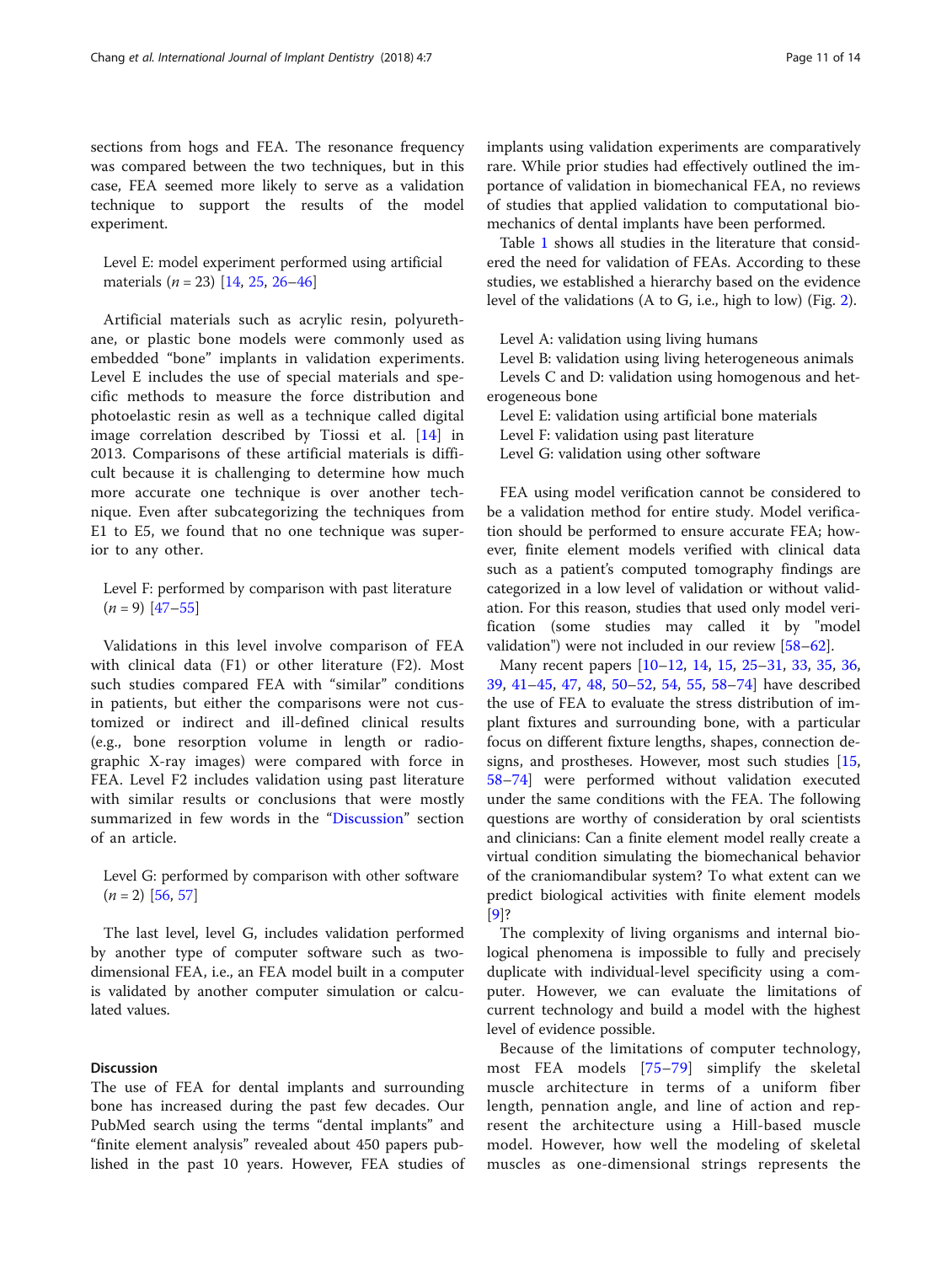<span id="page-11-0"></span>behavior of the full three-dimensional muscles remains unknown. Reducing the complexity of the muscles to strings entirely neglects the variations in muscle density (deformation) and structure during the complex movement of real muscle specimens, which is difficult to acquire.

This review focused on validation of FEA and established a hierarchy of validation techniques from high to low as a reference for further FEA studies. However, due to the limitations of this study, the boundary conditions and finite element method (FEM) settings were not considered. For example, some research may have involved high-level validation performed in vivo, but the original FEM model was built by CAD using only a simple flat two-layer bone and without any model verification. Some other studies used a simulated bone (computed tomography data from homogeneous, heterogeneous, or artificial materials) as an FEM geometry reference and performed the validation on that material only, without seeking to perform validation using a more realistic material. Both the use of a detailed, accurate model that closely resembles the real condition and the performance of validation to prove its accuracy are important. As computer technology has progressed, model verification has become more sophisticated and complicated; however, validation still should not be ignored.

While conducting this review, we also considered future efforts. There are two types of FEA studies: time-dependent studies, which have a validity period within which the process must take place, and timeindependent studies, which have no validity period but only analyze the stress distribution at a single point in time. To date, several biomechanical studies have been published with time-independent analysis [10–12, [14](#page-12-0), [15,](#page-12-0) [25](#page-12-0)–[31](#page-12-0), [33](#page-12-0), [35](#page-12-0), [36,](#page-12-0) [39,](#page-12-0) [41](#page-12-0)–[45](#page-12-0), [47](#page-12-0), [48](#page-12-0), [50](#page-12-0)–[52,](#page-12-0) [54,](#page-12-0) [55](#page-12-0), [58](#page-12-0)–[74,](#page-13-0) [80](#page-13-0)] (e.g., examination of bone resorption underneath the denture base, analysis of the instant stress distribution of a dental implant, and the bones or components of an artificial knee joint). Maeda and Wood [[80](#page-13-0)] simulated a bone-dependent bone resorption process using an FEM model and shape-optimization algorithm.

To explain or analyze the mechanical properties involved in biological phenomena such as motor tasks (mastication, walking, or heart contraction), a time-dependent finite element model may provide a more realistic view. However, if time-dependent performance criteria are considered (the most common is to clarify the influence of musculoskeletal structure on function or the performance of a motor task), dynamic optimization and boundary conditions are required. This means that a much more complex model including many parameters and properties must be built, despite some of these real-world physiological data being unknown. This difficulty may explain why time-dependent models of mastication for FEA are rare.

# **Conclusions**

- 1. High-level validation of FEA using in vivo experiments is still rare in the dental implant field.
- 2. It is necessary to clearly indicate the validation process of the model when a study using FEA is presented.
- 3. The hierarchy proposed in this study based on the evidence level of the validations can be applied to evaluate the clinical significance of studies using FEA.

#### Authors' contributions

YC and YM studied the concept and design of the study. YC, AAT, and TG contributed to the acquisition of the data. YC, AAT, and MW analyzed and interpreted the data. YC drafted the manuscript. YC and YM critically revised the article. All authors read and approved the final manuscript.

#### Competing interests

Yuanhan Chang, Abhijit Anil Tambe, Yoshinobu Maeda, Masahiro Wada, and Tomoya Gonda declare that they have no competing interests.

### Publisher's Note

Springer Nature remains neutral with regard to jurisdictional claims in published maps and institutional affiliations.

#### Author details

<sup>1</sup>Department of Prosthodontics, Gerodontology and Oral Rehabilitation, Osaka University Graduate School of Dentistry, 1-8 Yamadaoka, Suita, Osaka 565-0871, Japan. <sup>2</sup>Mahatma Gandhi Vidyamandir's Karmaveer Bhausaheb Hiray Dental College & Hospital, Mumbai Agra Road, Panchwati, Nashik, Maharashtra, India.

# Received: 5 November 2017 Accepted: 10 January 2018 Published online: 08 March 2018

#### References

- 1. Van Staden RC, Guan H, Loo YC. Application of the finite element method in dental implant research. Comput Methods Biomech Biomed Engin. 2006;9:257–70.
- 2. Maminskas J, Puisys A, Kuoppala R, Raustia A, Juodzbalys G. The prosthetic influence and biomechanics on peri-implant strain: a systematic literature review of finite element studies. J Oral Maxillofac Res. 2016;7:e4.
- 3. Gass SI. Decision-adding models: validation, assessment and related issues for policy analysis. Oper Res. 1983;31:603–31.
- 4. Dumont ER, Grosse IR, Slater GJ. Requirements for comparing the performance of finite element models of biological structures. J Theor Biol. 2009;256:96–103.
- 5. Hannam AG. Current computational modelling trends in craniomandibular biomechanics and their clinical implications. J Oral Rehabil. 2011;38:217–34.
- 6. Boehm BW. Software engineering economics. Englewood Cliffs: Prentice Hall; 1981. 7. Blottner FG. Accurate Navier-Stokes results for the hypersonic flow over a
- spherical nosetip. AIAA J Spacecr Rocket 1990;27:113-122. 8. Anderson AE, Ellis BJ, Weiss JA. Verification, validation and sensitivity studies in
- computational biomechanics. Comput Methods Biomech Biomed Engin. 2007;10: 171–84.
- 9. Viceconti M, Olsen S, Nolte LP, Burton K. Extracting clinically relevant data from finite element simulations. Clin Biomech (Bristol, Avon). 2005;20:451–4.
- 10. Heckmann SM, Karl M, Wichmann MG, Winter W, Graef F, Taylor TD. Loading of bone surrounding implants through three-unit fixed partial denture fixation: a finite-element analysis based on in vitro and in vivo strain measurements. Clin Oral Implants Res. 2006;17:345–50.
- 11. Natali AN, Meroi EA, Williams KR, Calabrese L. Investigation of the integration process of dental implants by means of a numerical analysis of dynamic response. Dent Mater. 1997;13:325–32.
- 12. Hou X, Weiler MA, Winger JN, Morris JR, Borke JL. Rat model for studying tissue changes induced by the mechanical environment surrounding loaded titanium implants. Int J Oral Maxillofac Implants. 2009;24:800–7.
- 13. Cha JY, Pereira MD, Smith AA, Houschyar KS, Yin X, Mouraret S, et al. Multiscale analyses of the bone-implant interface. J Dent Res. 2015;94:482–90.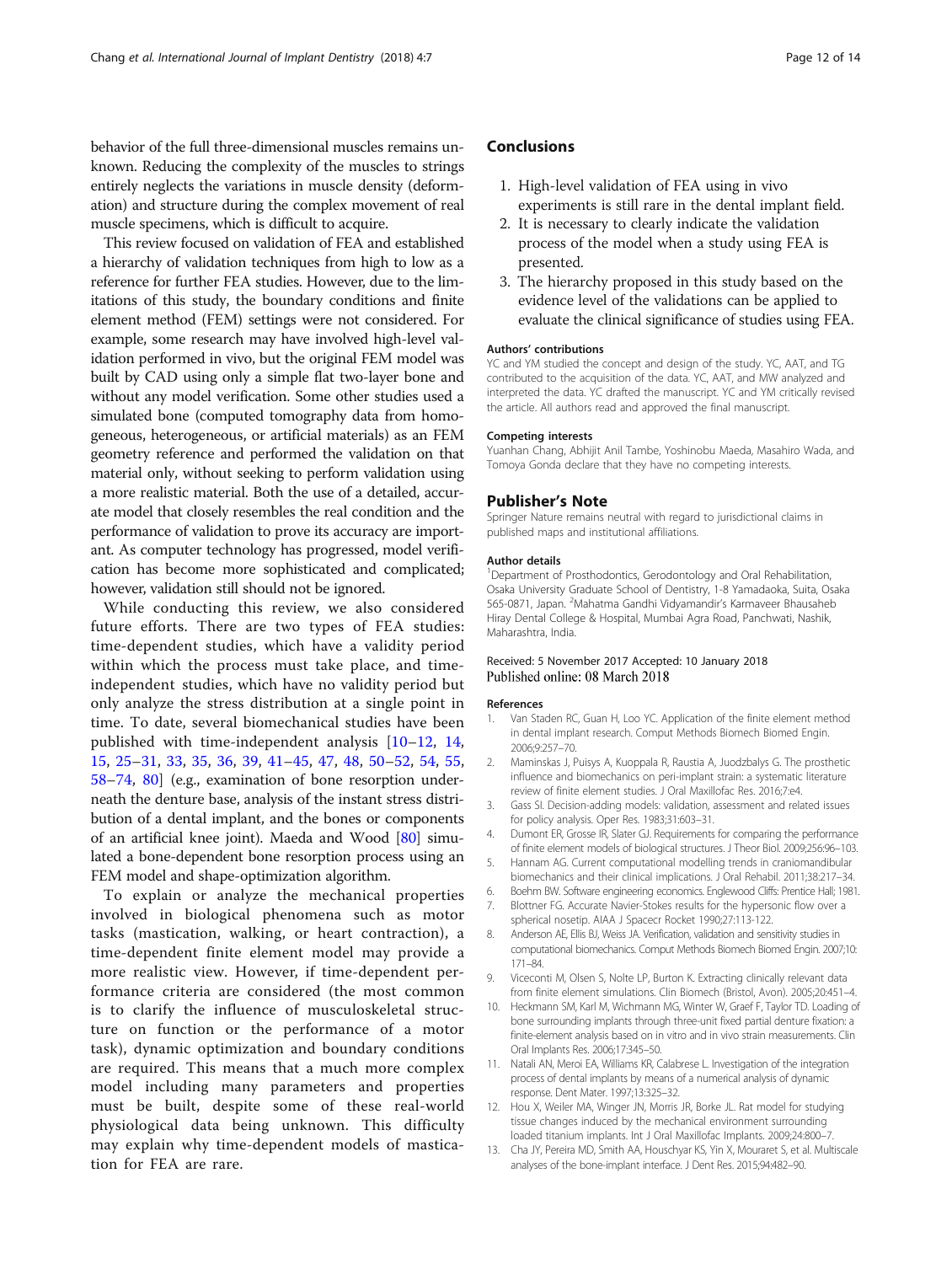- <span id="page-12-0"></span>14. Tiossi R, Vasco MA, Lin L, Conrad HJ, Bezzon OL, Ribeiro RF, et al. Validation of finite element models for strain analysis of implant-supported prostheses using digital image correlation. Dent Mater. 2013;29:788–96.
- 15. Alrbata RH, Yu W, Kyung HM. Biomechanical effectiveness of cortical bone thickness on orthodontic microimplant stability: an evaluation based on the load share between cortical and cancellous bone. Am J Orthod Dentofac Orthop. 2014;146:175–82.
- 16. Nagasao T, Miyamoto J, Kawana H. Biomechanical evaluation of implant placement in the reconstructed mandible. Int J Oral Maxillofac Implants. 2009;24:999–1005.
- 17. Nagasao T, Miyamoto J, Tamaki T, Kawana H. A comparison of stresses in implantation for grafted and plate-and-screw mandible reconstruction. Oral Surg Oral Med Oral Pathol Oral Radiol Endod. 2010;109:346–56.
- 18. Eser A, Akça K, Eckert S, Cehreli MC. Nonlinear finite element analysis versus ex vivo strain gauge measurements on immediately loaded implants. Int J Oral Maxillofac Implants. 2009;24:439–46.
- 19. Nagasao T, Miyamoto J, Jin H, Tamaki T, Isshiki Y, Kaneko T, et al. The dynamics in implantation for patients with clefts. Cleft Palate Craniofac J. 2006;43:84-91.
- 20. Bardyn T, Gédet P, Hallermann W, Büchler P. Prediction of dental implant torque with a fast and automatic finite element analysis: a pilot study. Oral Surg Oral Med Oral Pathol Oral Radiol Endod. 2010;109:594–603.
- 21. Olsen S, Ferguson SJ, Sigrist C, Fritz WR, Nolte LP, Hallermann W, et al. A novel computational method for real-time preoperative assessment of primary dental implant stability. Clin Oral Implants Res. 2005;16:53–9.
- 22. Huang HM, Lee SY, Yeh CY, Lin CT. Resonance frequency assessment of dental implant stability with various bone qualities: a numerical approach. Clin Oral Implants Res. 2002;13:65–74.
- 23. Hasan I, Röger B, Heinemann F, Keilig L, Bourauel C. Influence of abutment design on the success of immediately loaded dental implants: experimental and numerical studies. Med Eng Phys. 2012;34:817–25.
- 24. Chatzigianni A, Keilig L, Duschner H, Götz H, Eliades T, Bourauel C. Comparative analysis of numerical and experimental data of orthodontic mini-implants. Eur J Orthod. 2011;33:468–75.
- 25. Ozçelik T, Ersoy AE. An investigation of tooth/implant-supported fixed prosthesis designs with two different stress analysis methods: an in vitro study. J Prosthodont. 2007;16:107–16.
- 26. Chou IC, Lee SY, Jiang CP. Effects of implant neck design on primary stability and overload in a type IV mandibular bone. Int J Numer Method Biomed Eng. 2014;30:1223–37.
- 27. Chang SH, Huang SR, Huang SF, Lin CL. Mechanical response comparison in an implant overdenture retained by ball attachments on conventional regular and mini dental implants: a finite element analysis. Comput Methods Biomech Biomed Engin. 2016;19:911–21.
- 28. Rezende CE, Chase-Diaz M, Costa MD, Albarracin ML, Paschoeto G, Sousa EA, et al. Stress distribution in single dental implant system: three-dimensional finite element analysis based on an in vitro experimental model. J Craniofac Surg. 2015;26:2196–200.
- 29. Mobilio N, Stefanoni F, Contiero P, Mollica F, Catapano S. Experimental and numeric stress analysis of titanium and zirconia one-piece dental implants. Int J Oral Maxillofac Implants. 2013;28:e135–42.
- 30. Chang SH, Lin CL, Hsue SS, Lin YS, Huang SR. Biomechanical analysis of the effects of implant diameter and bone quality in short implants placed in the atrophic posterior maxilla. Med Eng Phys. 2015;2015. Article ID 943839. p. 16.
- 31. Tu MG, Hsu JT, Fuh LJ, Lin DJ, Huang HL. Effects of cortical bone thickness and implant length on bone strain and interfacial micromotion in an immediately loaded implant. Int J Oral Maxillofac Implants. 2010;25:706–14.
- 32. Lin CL, Lin YH, Chang SH. Multi-factorial analysis of variables influencing the bone loss of an implant placed in the maxilla: prediction using FEA and SED bone remodeling algorithm. J Biomech. 2010;43:644–51.
- 33. Qian L, Todo M, Matsushita Y, Koyano K. Effects of implant diameter, insertion depth, and loading angle on stress/strain fields in implant/jawbone systems: finite element analysis. Int J Oral Maxillofac Implants. 2009;24:877–86.
- 34. Karl M, Kelly JR. Influence of loading frequency on implant failure under cyclic fatigue conditions. Dent Mater. 2009;25:1426–32.
- 35. Hsu JT, Fuh LJ, Lin DJ, Shen YW, Huang HL. Bone strain and interfacial sliding analyses of platform switching and implant diameter on an immediately loaded implant: experimental and three-dimensional finite element analyses. J Periodontol. 2009;80:1125–32.
- 36. Nagasawa S, Hayano K, Niino T, Yamakura K, Yoshida T, Mizoguchi T, et al. Nonlinear stress analysis of titanium implants by finite element method. Dent Mater J. 2008;27:633–9.
- 37. Huang HL, Huang JS, Ko CC, Hsu JT, Chang CH, Chen MY. Effects of splinted prosthesis supported a wide implant or two implants: a three-dimensional finite element analysis. Clin Oral Implants Res. 2005;16:466–72.
- 38. Iplikçioğlu H, Akça K, Cehreli MC, Sahin S. Comparison of non-linear finite element stress analysis with in vitro strain gauge measurements on a Morse taper implant. Int J Oral Maxillofac Implants. 2003;18:258–65.
- Chang CL, Chen CS, Yeung TC, Hsu ML. Biomechanical effect of a zirconia dental implant-crown system: a three-dimensional finite element analysis. Int J Oral Maxillofac Implants. 2012;27:e49–57.
- 40. Chang CL, Chen CS, Huang CH, Hsu ML. Finite element analysis of the dental implant using a topology optimization method. Med Eng Phys. 2012;34:999– 1008.
- 41. Zhiyong L, Arataki T, Shimamura I, Kishi M. The influence of prosthesis designs and loading conditions on the stress distribution of tooth-implant supported prostheses. Bull Tokyo Dent Coll. 2004;45:213–21.
- 42. Chang JZ, Chen YJ, Tung YY, Chiang YY, Lai EH, Chen WP, et al. Effects of thread depth, taper shape, and taper length on the mechanical properties of mini-implants. Am J Orthod Dentofac Orthop. 2012;141:279–88.
- 43. Inglam S, Chantarapanich N, Suebnukarn S, Vatanapatimakul N, Sucharitpwatskul S, Sitthiseripratip K. Biomechanical evaluation of a novel porous-structure implant: finite element study. Int J Oral Maxillofac Implants. 2013;28:e48–56.
- 44. Necchi S, Migliavacca F, Gastaldi D, Pizzagalli M, Del Fabbro M, Weinstein R, et al. The effect of fixture neck design in a realistic model of dental implant: a finite element approach. Comput Methods Biomech Biomed Engin. 2003;6:289–97.
- 45. Genna F. On the effects of cyclic transversal forces on osseointegrated dental implants: experimental and finite element shakedown analyses. Comput Methods Biomech Biomed Engin. 2003;6:141–52.
- 46. Perriard J, Wiskott WA, Mellal A, Scherrer SS, Botsis J, Belser UC. Fatigue resistance of ITI implant-abutment connectors—a comparison of the standard cone with a novel internally keyed design. Clin Oral Implants Res. 2002;13:542–9.
- 47. Sotto-Maior BS, Mercuri EG, Senna PM, Assis NM, Francischone CE, Del Bel Cury AA. Evaluation of bone remodeling around single dental implants of different lengths: a mechanobiological numerical simulation and validation using clinical data. Comput Methods Biomech Biomed Engin. 2016;19:699–706.
- 48. Wang C, Li Q, McClean C, Fan Y. Numerical simulation of dental bone remodeling induced by implant-supported fixed partial denture with or without cantilever extension. Int J Numer Method Biomed Eng. 2013;29:1134–47.
- 49. MacGinnis M, Chu H, Youssef G, Wu KW, Machado AW, Moon W. The effects of micro-implant assisted rapid palatal expansion (MARPE) on the nasomaxillary complex—a finite element method (FEM) analysis. Prog Orthod. 2014;15:52.
- 50. Choi KS, Park SH, Lee JH, Jeon YC, Yun MJ, Jeong CM. Stress distribution on scalloped implants with different microthread and connection configurations using three-dimensional finite element analysis. Int J Oral Maxillofac Implants. 2012;27:e29–38.
- 51. Shen WL, Chen CS, Hsu ML. Influence of implant collar design on stress and strain distribution in the crestal compact bone: a three-dimensional finite element analysis. Int J Oral Maxillofac Implants. 2010;25:901–10.
- 52. Lin D, Li Q, Li W, Duckmanton N, Swain M. Mandibular bone remodeling induced by dental implant. J Biomech. 2010;43:287–93.
- 53. Fanuscu MI, Vu HV, Poncelet B. Implant biomechanics in grafted sinus: a finite element analysis. J Oral Implantol. 2004;30:59–68.
- 54. Mellal A, Wiskott HW, Botsis J, Scherrer SS, Belser UC. Stimulating effect of implant loading on surrounding bone. Comparison of three numerical models and validation by in vivo data. Clin Oral Implants Res. 2004;15:239–48.
- 55. Zarone F, Apicella A, Nicolais L, Aversa R, Sorrentino R. Mandibular flexure and stress build-up in mandibular full-arch fixed prostheses supported by osseointegrated implants. Clin Oral Implants Res. 2003;14:103–14.
- 56. Bulaqi HA, Mousavi Mashhadi M, Geramipanah F, Safari H, Paknejad M. Effect of the coefficient of friction and tightening speed on the preload induced at the dental implant complex with the finite element method. J Prosthet Dent. 2015;113:405–11.
- 57. Vayron R, Nguyen VH, Bosc R, Naili S, Haïat G. Finite element simulation of ultrasonic wave propagation in a dental implant for biomechanical stability assessment. Biomech Model Mechanobiol. 2015;14:1021–32.
- 58. Cicciù M, Cervino G, Bramanti E, Lauritano F, Lo Gudice G, Scappaticci L, et al. FEM analysis of mandibular prosthetic overdenture supported by dental implants: evaluation of different retention methods. Comput Math Methods Med. 2015;2015:16. <http://dx.doi.org/10.1155/2015/943839>.